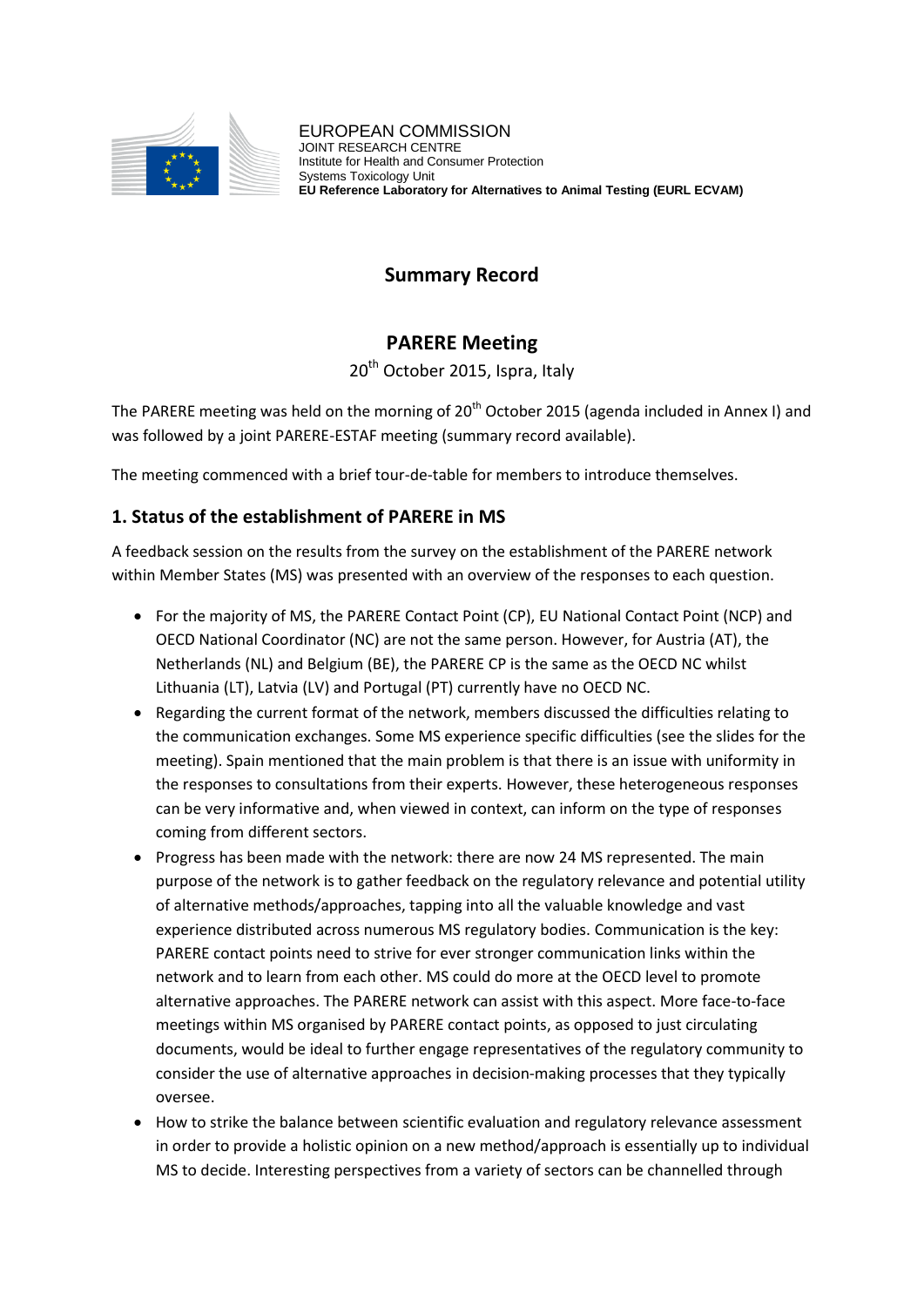PARERE. However, the participation of different regulatory sectors is often not equal and so there is a need for more engagement, cross-talk and knowledge-exchange between these sectors.

- For questions about regulatory relevance, PARERE is the network for consultation. For an industrial/user viewpoint, ESTAF is typically consulted by EURL ECVAM.
- EURL ECVAM concluded this session by commending PARERE on the quality and relevance of their responses which demonstrates that the network is working.

### **2. Feedback from PARERE members on their experience in carrying out their roles**

This discussion session highlighted the following points in relation to consultations on regulatory relevance of proposed alternative methods:

- The PARERE network could do more in terms of communication and engagement activities to increase political awareness of the financial challenges involved in 3Rs.
- There is a sense that whilst many regulators are keen to be involved, there are some regulators who are not interested in alternative approaches and these pose barriers to progress in this area. Sometimes it is not clear to regulators how best to combine *in vitro* methods to replace *in vivo* methods to address specific key events (KEs) in adverse outcome pathways (AOPs).

## **3. Consultation of PARERE on the devTOXqP method**

EURL ECVAM presented the results of the consultation with PARERE on the regulatory relevance of devTOX<sup>qP</sup>. The summary report of this consultation will be shared with PARERE following the meeting.

A few major concerns about the method were highlighted, one of which regards the mechanistic relevance of the two metabolites, ornithine and cysteine, which are measured and the rate of false negative results. Some minor concerns were also indicated by some PARERE members, namely toxicokinetics; patent issues (although this can be solved where there is a motivation to proceed); and some practical issues concerning the cell line used and the epigenetic programming of the donor cells.

In summary, the feedback from PARERE was very positive in relation to the potential of the method as a screening tool for detecting teratogens and there is some biological and mechanistic relevance for the method. However, there are still some concerns relating to the classification of the reference chemicals and the question of how to use it in a regulatory context remains unclear. There may be a need for a guidance document to summarise the regulatory context of the method. EURL ECVAM concluded that the summary of the PARERE consultation will be finalised and transferred to the test submitter. The summary will be circulated following the meeting and PARERE will have two weeks to make any final comments before sending to the test submitter.

Other feedback during the discussion included:

- The test method uses an expensive cell line to measure ROS/a stress response pathway.
- It is necessary to know where this assay fits into the landscape of mechanistic and biological responses.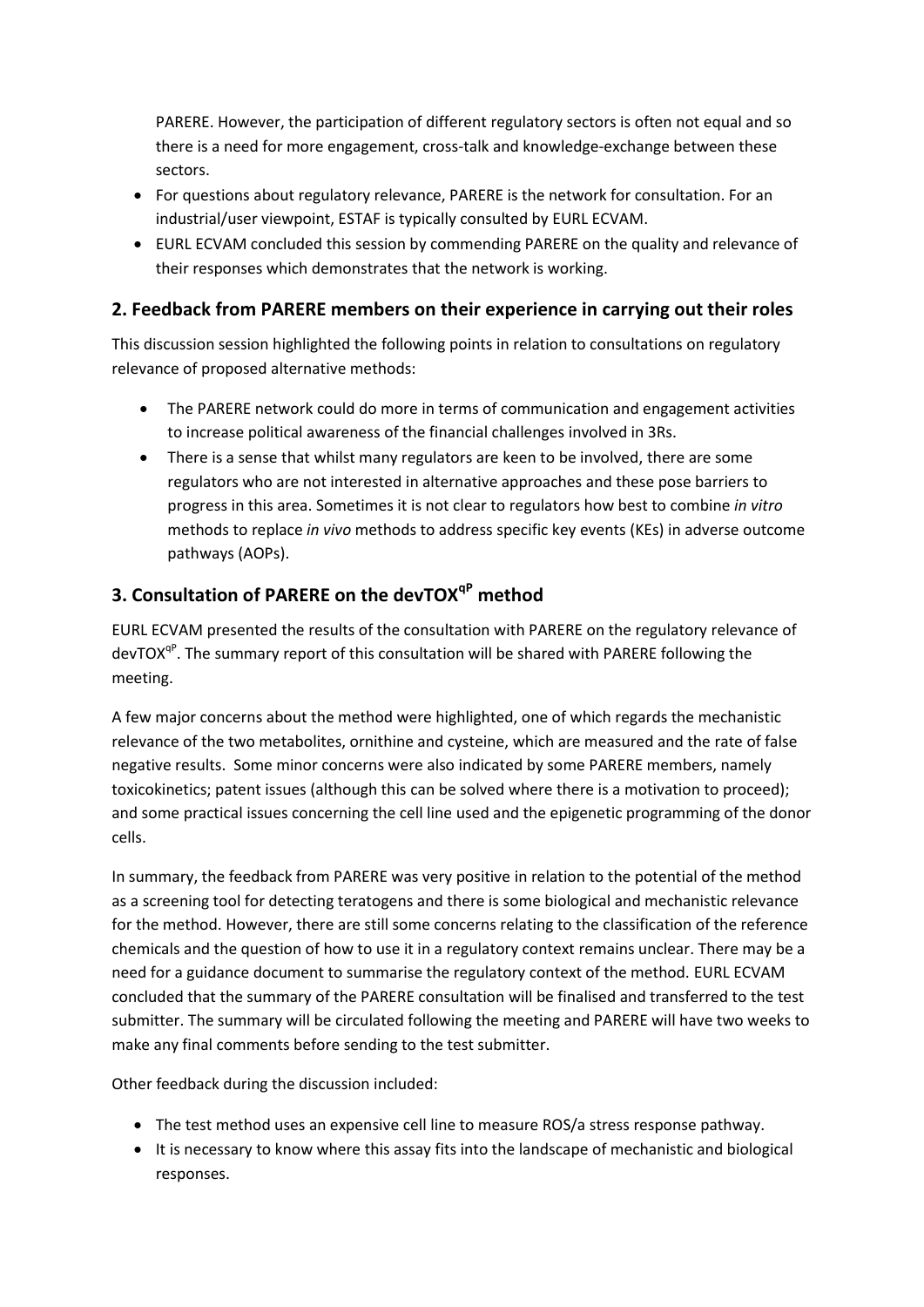- There is not enough information to conclude on the regulatory relevance of the assay. There is a lack of convincing evidence to progress: mechanistic concerns, chemical space concerns.
- It could be a very good screening tool, or under a WoE approach as part of an IATA. Therefore it could be necessary to have an IATA established before the method is approved.
- The consensus was that although there are many merits to the test method, there is not enough evidence to propose it as a test guideline.
- It was noted that the name of the assay is misleading since the scope of the assay appears to be teratogenicity, not developmental toxicity. One suggestion was to name the assay for the specific mechanistic information it provides ("stress response/polyamine synthesis assay"), evaluate the performance of the assay comparatively to other in vitro methods addressing this mechanistic information (as far as available) and mechanistically validate its use for a systemic toxicity assessment beyond developmental toxicity. This may prove especially helpful considering that testing for a series of key events may lead to multiple adverse outcomes in terms of classification and that this may even induce considerations if and how adaptations of GHS to key event based testing approaches may be necessary in future. Finally, four PARERE members expressed the need to address the patent that covers the assay as well as the cell line.
- However, it is important to encourage SMEs as they are the main developers of AMs. It is necessary and proper therefore to communicate the deliberations of PARERE on this method to the test submitter in a positive way and encourage them to continue with its development and further evaluation.

### **4. Priority Areas for 3Rs**

 $\overline{\phantom{a}}$ 

The priority needs identified by the OECD include:

- improve *in vitro* metabolism for EAT assays (OECD 97, 2008<sup>1</sup>)
- $\bullet$  *in vitro* thyroid pathway assays (OECD 207, 2014<sup>2</sup>)
- *in vitro* non-genotoxic carcinogenicity IATA (OECD 2015, SPSF<sup>3</sup>)
- *in vitro* methods addressing epigenetic modes of action (MoAs, Annex 1 to OECD 178 2012<sup>4</sup>). This is an emerging research area which could provide more opportunities to look across the different sectors.
- uncertainty characterisation of standard *in vivo* methods and reference data, adversity *in vitro* (OECD 2015, SPSF background document<sup>3</sup>)

Austria raised the question on a letter to DG Research asking for funding to address urgent requirements.

<sup>&</sup>lt;sup>1</sup> [Detailed Review Paper On The Use Of Metabolising Systems For In Vitro Testing of Endocrine Disruptors](http://www.oecd.org/officialdocuments/displaydocument/?cote=env/jm/mono(2008)24&doclanguage=en) 2 [New Scoping Document on in vitro and ex vivo Assays for the Identification of Modulators of Thyroid](http://www.oecd.org/officialdocuments/displaydocument/?cote=ENV/JM/MONO(2014)23&doclanguage=en)  **[Hormone Signalling](http://www.oecd.org/officialdocuments/displaydocument/?cote=ENV/JM/MONO(2014)23&doclanguage=en)** 

<sup>3</sup> OECD Project 4.94; see OECD Work plan for the Test Guidelines Programme (TGP):

[http://www.oecd.org/env/ehs/testing/TGP%20work%20plan\\_declassification\\_July%202015.pdf](http://www.oecd.org/env/ehs/testing/TGP%20work%20plan_declassification_July%202015.pdf) 4 [Detailed Review Paper on the State of the Science on Novel In Vitro and In Vivo Screening and Testing](http://www.oecd.org/officialdocuments/displaydocument/?cote=env/jm/mono(2012)23&doclanguage=en)  [Methods and Endpoints for Evaluating Endocrine Disruptors](http://www.oecd.org/officialdocuments/displaydocument/?cote=env/jm/mono(2012)23&doclanguage=en)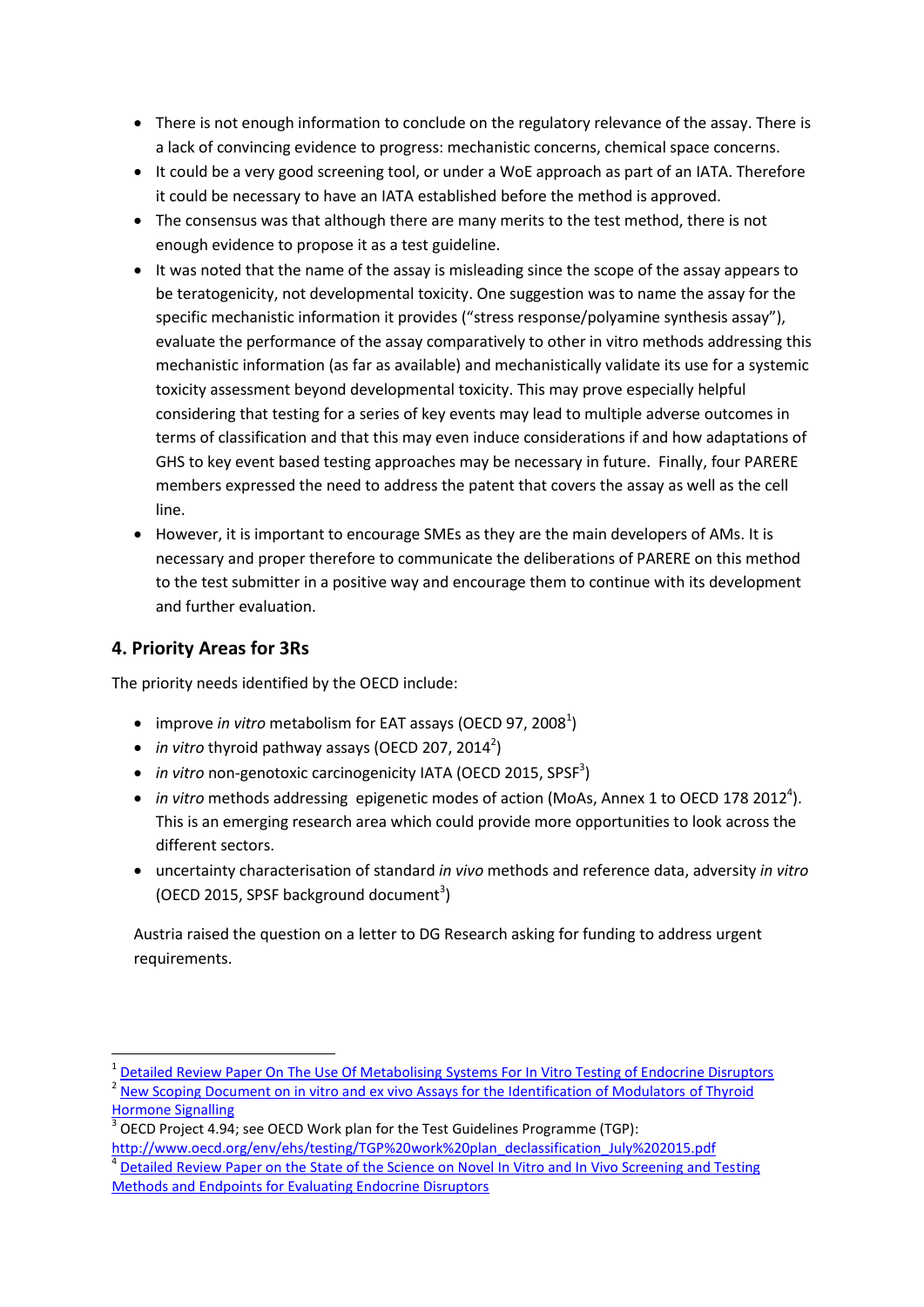#### *Discussion*

EUToxRisk, which starts in Jan 2016 and will run for six years, addresses mechanism-based toxicity testing and risk assessment for repeated dose and reproductive toxicity testing with a focus on integrating AOPs into a read-across setting.

It is important to encourage regulatory scientists to contribute and to identify activities to enable a regulatory scientific community to perform a fair comparison of methods (*in vitro* versus *in vivo*). The area of hazard classification is a particularly challenging area for advancing alternative approaches since the regulatory approach usually taken is rather traditional (i.e. very strong reliance on animal data to classify hazard).

#### EURL ECVAM identified:

#### **Bioelution Test Method<sup>5</sup>**

- Flagged by some MS in the context of CLP and REACH, there is an apparent need for a standardised and internationally recognised (non-animal) method to determine the bioelution of metal ions from alloys. The Commission service in charge of CLP Regulation has launched activities on the bioelution methods for metal compounds and their applicability in the framework of CLP - Art. 12(b). DG ENV/DG GROW have organised two workshops aimed at discussing the industry proposal on the use of bioelution data for classifying alloys for human health endpoints.
- CARACAL<sup>6</sup> is the policy arena to discuss REACH and CLP. They will discuss this industry proposal and, if agreed, the bioelution method will be submitted to EURL ECVAM.

#### *Discussion*

 $\overline{\phantom{a}}$ 

- There are different bioelution protocols and these are not standardised.
- There is confusion regarding bioavailability and bioaccessibility. This lack of clarity is in the context of art. 12 (b) of the Regulation N° 1272/2008 on Classification Labelling and Packaging of substances and mixtures (CLP). This article states that the classification conclusion should take into account "conclusive scientific experimental data show that the substance or mixture is not biologically available and those data have been ascertained to be adequate and

 $<sup>5</sup>$  Bioavailability is defined as the extent to which a substance is taken up by an organism and is available for</sup> metabolism and interaction.

Bioaccessibility is defined as the fraction of a substance that dissolves under surrogate physiological conditions and therefore is "potentially available" for absorption into systemic circulation.

Bioelution tests are carried out to calculate the bioaccessible concentration in the alloy by comparing metal ion releases from the alloy versus metal ion releases from the reference material (pure metal in case of an alloy).

 $^6$  This expert group advises the Commission and ECHA on the implementation of REACH and CLP. The group is composed of representatives of national Competent Authorities for REACH and CLP, representatives of Competent Authorities of the European Economic Area and European Free Trade Association (EEA-EFTA countries), as well as a number of observers from non-EU countries, stakeholders from industry and trade associations, NGOs, trade unions, and international organisations.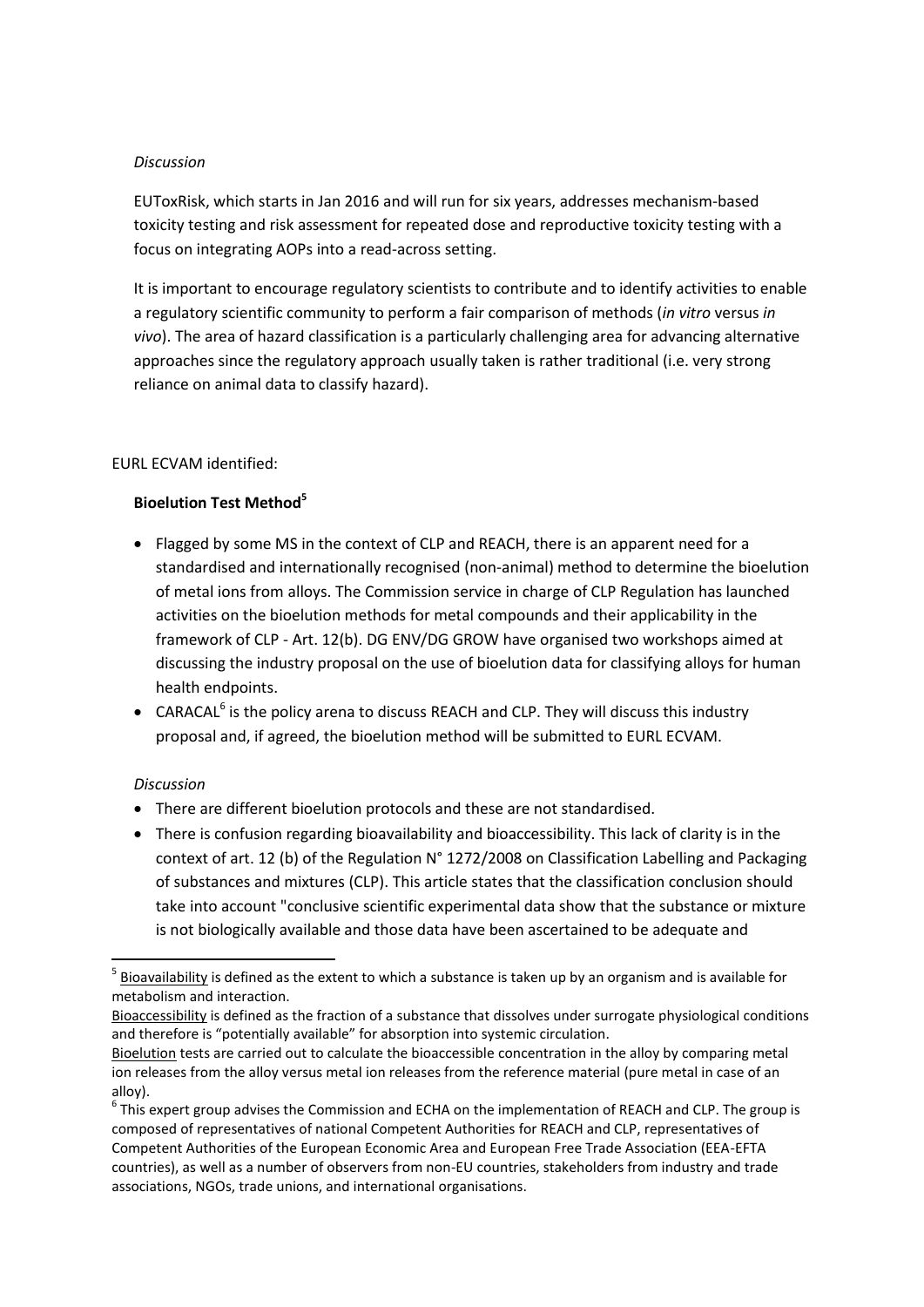reliable". The possible use of data from a bioelution method in the context of art 12 (CLP) is under discussion. The regulatory position needs to be clarified.

• PARERE asked if this is really of 3R relevance. However, there is some overlap with the toxicokinetic strategy, (exposure based waiving).

#### **Reproductive and developmental toxicity**

- EURL ECVAM will produce a draft strategy document by the end of 2016. It is hoped that this will provide some guidance with respect to the development and validation of in vitro methods such as devTOX<sup>qP</sup>.
- Endocrine Disruption is obviously related inter alia to reproductive toxicity. The current AOPs for ED and reproductive toxicity [\(www.aopkb.org\)](http://www.aopkb.org/) could be expanded to include the whole of the reproductive toxicity area. EURL ECVAM asked PARERE if they knew anyone in their networks who could contribute to ideas for this area. There could be a scoping or a regulatory science workshop before writing the strategy document.
- The proposed deletion of OECD TG 478 (proposed by the EC) on the Dominant Lethal Assay was mentioned. Whilst this TG has undergone significant improvements, it has scientific limitations and uses a large number of animals. The conduct of a Rodent Dominant Lethal Test is not a regulatory requirement in any EU legislation, and across sectors. European agencies, including the European Chemical Agency (ECHA), the European Food Safety Agency (EFSA) and the European Medicines Agency (EMA) have been consulted to seek their view on the impact of a possible TG deletion. All agencies replied that old data from Rodent Dominant Lethal test are only rarely found in the submitted dossiers and it has not been requested, nor it has been indicated as data gap in the past years. Moreover, the assay is not explicitly mentioned in the EFSA Scientific Opinion on genotoxicity testing strategies applicable to food and feed safety assessment (EFSA Journal 2011;9(9):2379) and in the EMA Guidelines. It is mentioned in the ECHA Guidance Document (Guidance on Information Requirements and Chemical Safety Assessment, Chapter R.7a: Endpoint specific guidance, Version 3.0, August 2014), but ECHA has never requested such test. Furthermore, there are very few facilities in each region that currently conduct the assay. Thus, practical experience is very limited. The majority of the laboratories will not have historical data and will have to rely on published control data. Thus, proficiency will have to be demonstrated by the ability to reproduce dominant lethal frequencies from published data.

#### **Follow up**

- *Strategy for 3Rs impact in developmental and reproductive toxicology – PARERE members can ask their networks to contribute ideas for this area*
- *PARERE members were asked by Austria if they could support an action to request funding for research priorities (feedback to be given directly to the Austrian contact point)*

### **5. AOB**

 The European Citizens' Initiative will provide an opportunity to establish a mapping of the knowledge sources with potential 3R relevance and their networks currently operating successfully.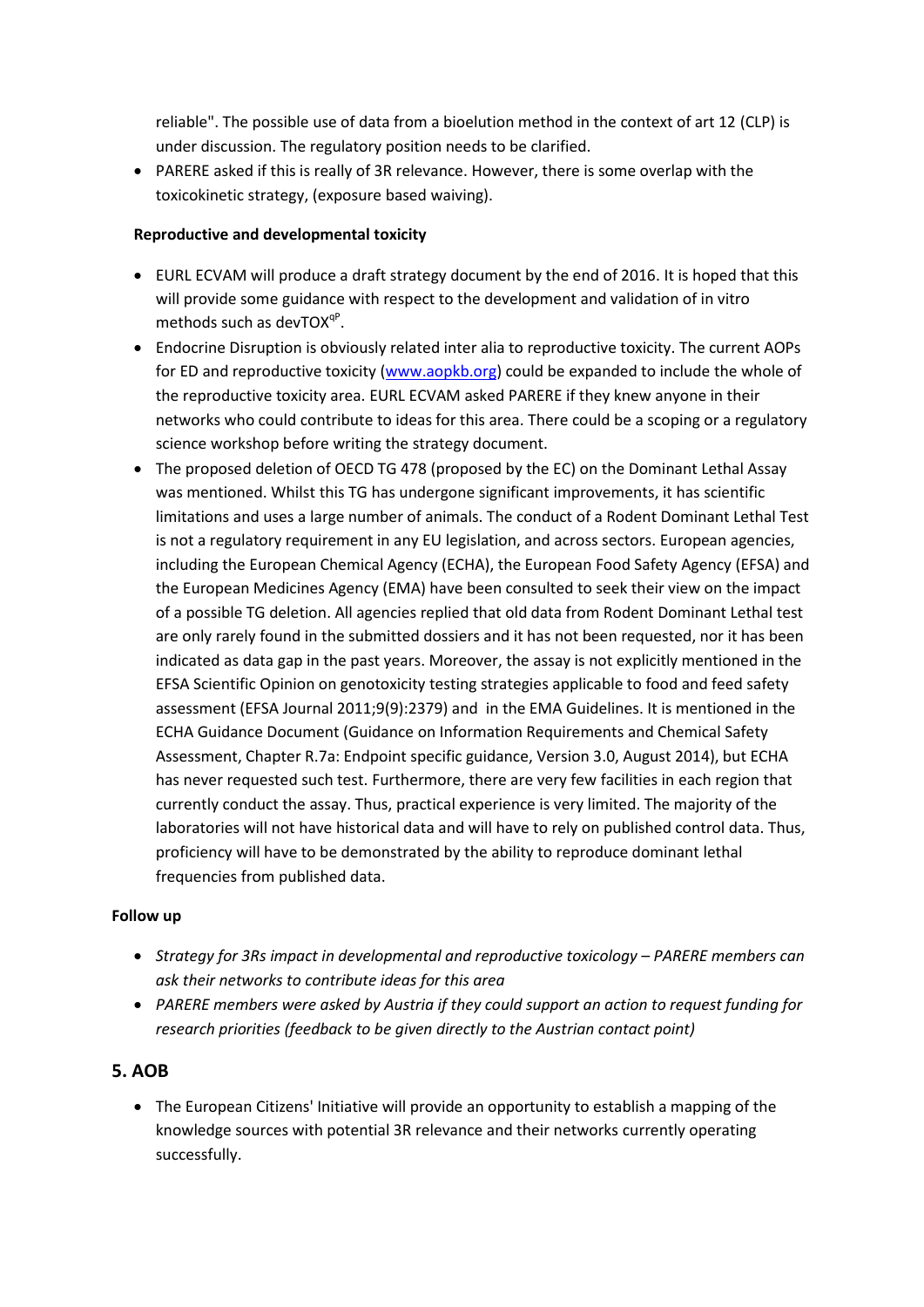- Although there is significant investment in the 3Rs, this is not necessarily being translated into tangible validated methods. There is a gap between research and the validation pipeline. EU-NETVAL was mentioned as it is being expanded - this is a strong instrument for the deployment of these new methods.
- It is important to provide incentives to companies to take up new methods.

#### *Actions:*

i. *In coordination with EURL ECVAM's continued commitment to engage all key actors in the 3Rs area, PARERE members were asked to discuss the matters reported here within their networks.*